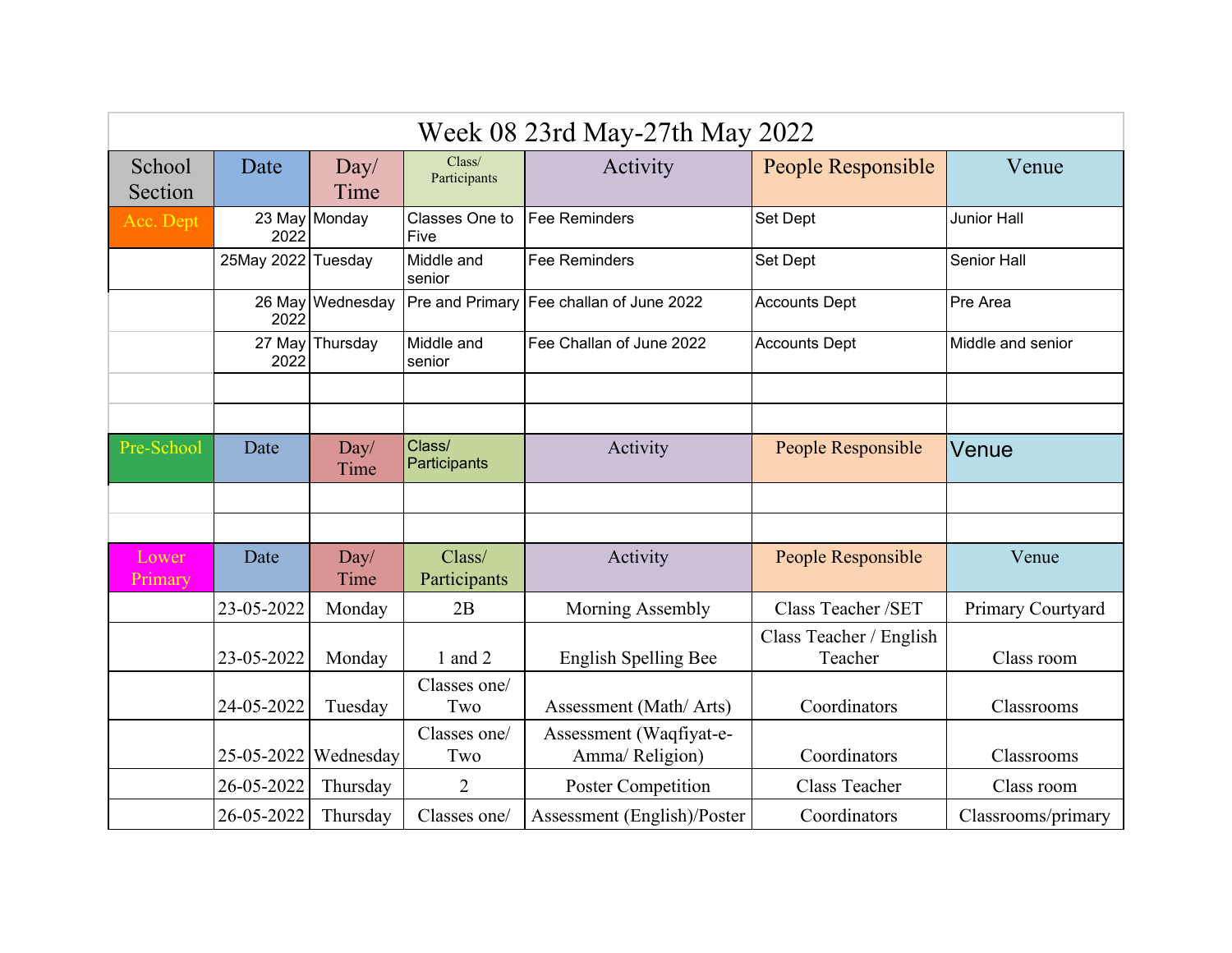|                         |                        |                        | Two                         | Competition                                |                                    | hall.             |
|-------------------------|------------------------|------------------------|-----------------------------|--------------------------------------------|------------------------------------|-------------------|
|                         | 27-05-2022             | Friday                 | Classes one/<br>Two         | Assessment (Urdu /<br>Computer Science)    | Coordinators                       | Classrooms        |
| <b>Upper</b><br>Primary | Date                   | Day/<br>Time           | Class/<br>Participants      | Activity                                   | People Responsible                 | Venue             |
|                         | 23-05-2022             | Monday                 | $3$ to $5$                  | English Spelling Bee                       | Class Teacher / English<br>Teacher | Class room        |
|                         | 24-05-2022             | Tuesday                | Classes 3-5                 | Assessment (Math/ Arts)                    | Coordinators                       | Classrooms        |
|                         |                        | $25-05-2022$ Wednesday | Class 3                     | Assessment (Waqfiyat-e-<br>Amma/ Religion) | Coordinators                       | Classrooms        |
|                         | 25-05-2022   Wednesday |                        | Classes 4-5                 | Assessment (Science/<br>Religion)          |                                    |                   |
|                         | 26-05-2022             | Thursday               | Class 3                     | Assessment (English)                       | Coordinators                       | Classrooms        |
|                         | 26-05-2022             | Thursday               | $3 - 5$                     | <b>Poster Competition</b>                  | Class Teacher                      | Class room        |
|                         | 26-05-2022             | Thursday               | Classes 4-5                 | Assessment (English /<br>S.Studies)        |                                    |                   |
|                         | 27-05-2022             | Friday                 | Classes 3-5                 | Assessment (Urdu /<br>Computer Science)    | Coordinators                       | Classrooms        |
| Middle<br>School        | Date                   | Day/<br>Time           | Class/<br>Participants      | Activity                                   | People Responsible                 | Venue             |
|                         | 23-05-2022             | Monday                 | 6C                          | Morning Assembly                           | Class Teacher /SET                 | Primary Courtyard |
|                         | 23-05-2022             | Monday                 | $6 - 8$                     | <b>English Spelling Bee</b>                | Class Teacher / English<br>Teacher | Class room        |
|                         | 24-05-2022             | Tuesday                | Classes 6A/C -<br><b>8A</b> | Assessment (Math/ Arts)                    | Coordinators                       | Classrooms        |
|                         |                        | $25-05-2022$ Wednesday | Classes 6A/C -<br><b>8A</b> | Assessment (Science/<br>Religion)          | Coordinators                       | Classrooms        |
|                         | 26-05-2022             | Thursday               | Classes 6A/C -              | Assessment (English /                      | Coordinators                       | Classrooms        |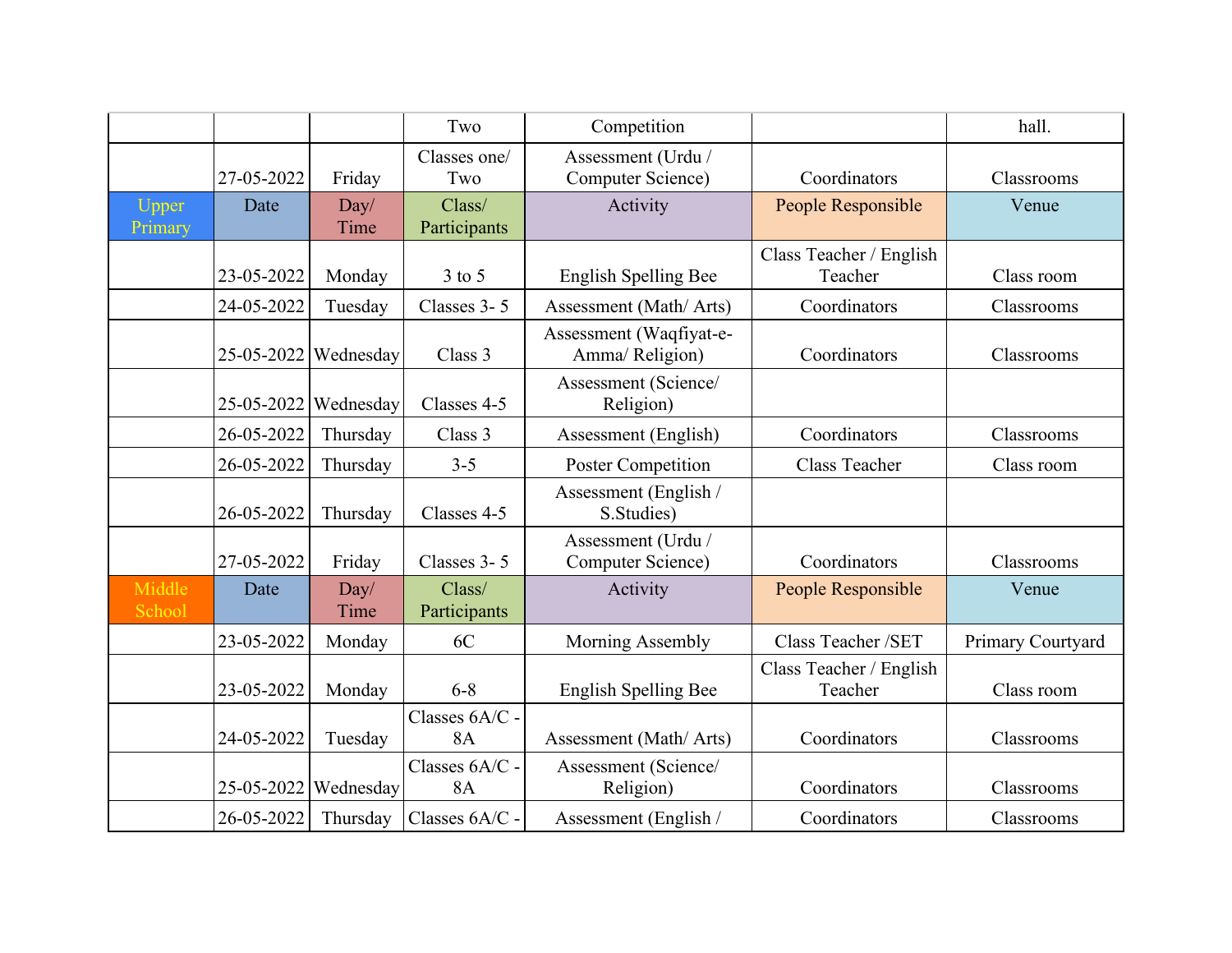|           |                      |                      | <b>8A</b>                   | S.Studies)                              |                                           |            |
|-----------|----------------------|----------------------|-----------------------------|-----------------------------------------|-------------------------------------------|------------|
|           | 27-05-2022           | Friday               | $6 - 8$                     | <b>Poster Competition</b>               | <b>Class Teacher</b>                      | Class room |
|           | 27-05-2022           | Friday               | Classes 6A/C -<br><b>8A</b> | Assessment (Urdu /<br>Computer Science) | Coordinators                              | Classrooms |
| Matric    | Date                 | Day/<br>Time         | Class/<br>Participants      | Activity                                | People Responsible                        | Venue      |
|           |                      |                      |                             |                                         |                                           |            |
|           |                      |                      |                             |                                         |                                           |            |
|           |                      |                      |                             |                                         |                                           |            |
|           | Date                 | Day/<br>Time         | Class/<br>Participants      | Activity                                | People Responsible                        | Venue      |
|           | $23 - 05 -$<br>2022  | Monday               | $O-1$                       | <b>English Spelling Bee</b>             | Class Teacher /<br><b>English Teacher</b> | Class room |
|           | 23/05/2022 Monday    |                      | $O-1$                       | Physics & Urdu                          | Subject teacher &<br>coordinator          | Class room |
|           | 23/05/2022 Monday    |                      | $O-2$                       | Urdu & Physics                          | Subject teacher &<br>coordinator          | Class room |
| Cambridge | 24/05/2022 Tuesday   |                      | $O-1$                       | Biology/CS & English                    | Subject teacher &<br>coordinator          | Class room |
|           | 24/05/2022 Tuesday   |                      | $O-2$                       | English & Biology/CS                    | Subject teacher &<br>coordinator          | Class room |
|           | 25/05/2022 Wednesday |                      | $ O-1 $                     | History & Geography                     | Subject teacher &<br>coordinator          | Class room |
|           |                      | 25/05/2022 Wednesday | $ O-2 $                     | Geography & History                     | Subject teacher &<br>coordinator          | Class room |
|           | 26/05/2022 Thursday  |                      | $O-1$                       | BS/Isl & Chemistry                      | Subject teacher &<br>coordinator          | Class room |
|           | 26/05/2022 Thursday  |                      | $O-2$                       | Chemistry & RS/Isl                      | Subject teacher &                         | Class room |